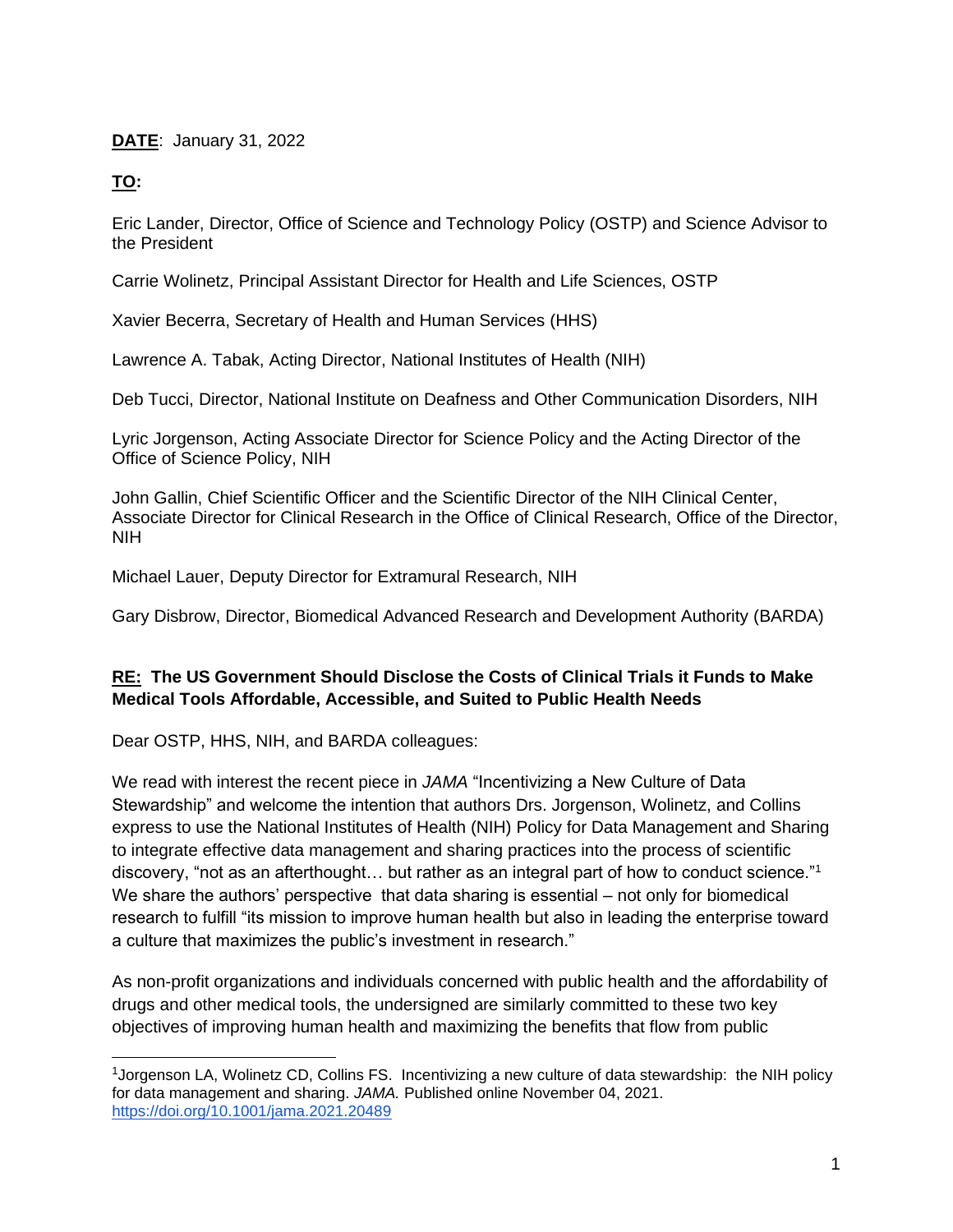investment in research. In our view, however, neither objective can be achieved if such transparency does not extend to data on the costs of research. The prevailing model of biomedical discovery, development, and delivery fails to control exorbitant prices and make medical tools accessible to all who need them, despite the significant public investment made to bring these health technologies into being. This happens, in large part, because pharmaceutical and biotechnology companies are able to claim that the high costs of research and development (R&D), clinical trials in particular, justify high prices for drugs and other medical tools - yet they do not disclose these costs in any detail. What limited information is available indicates that R&D expenditures are far outpaced by revenues. $2$ 

As the largest funder of biomedical research in the world, the US government can and must begin lifting the veil on clinical trial costs. The Department of Health and Human Services (HHS) and its agencies and offices, especially the NIH and the Biomedical Advanced Research and Development Authority (BARDA), should disclose the costs of all clinical trials they fund or conduct in full, disaggregated detail.

Making clinical trial cost information public would allow governments and other purchasers of medical tools to: interrogate claims about the need to recoup R&D costs through high prices; estimate more accurately the true cost of late-stage clinical research; and ultimately – when such transparency is expanded and coupled with the capability to negotiate prices – negotiate more effectively, less hobbled by information asymmetry. It would also allow the public and independent experts to determine whether NIH may conduct certain kinds of research more efficiently than industry and should play an even bigger role in the research ecosystem.

We recognize that uniform disclosure of disaggregated trial costs would not be an effortless undertaking. As we describe in greater detail in the attached addendum, however, there are no legal barriers to disclosure, the administrative obstacles are surmountable, and the benefits of disclosure and the government's responsibility to the public warrant the resources that would be required for implementation.

Cognizant of the need for public access to cost data, lawmakers and civil society groups in the US and globally have made a number of efforts to achieve greater R&D cost transparency in recent years.<sup>3</sup> In 2019, the US government agreed to a resolution at the World Health

[https://oversight.house.gov/sites/democrats.oversight.house.gov/files/DRUG%20PRICING%20REPORT](https://oversight.house.gov/sites/democrats.oversight.house.gov/files/DRUG%20PRICING%20REPORT%20WITH%20APPENDIX%20v3.pdf) [%20WITH%20APPENDIX%20v3.pdf](https://oversight.house.gov/sites/democrats.oversight.house.gov/files/DRUG%20PRICING%20REPORT%20WITH%20APPENDIX%20v3.pdf)

<sup>3</sup>US Congress. Transparent Drug Pricing Act of 2017, H.R. 4116, 115th Cong. [https://www.congress.gov/bill/115th-congress/house-bill/4116/text;](https://www.congress.gov/bill/115th-congress/house-bill/4116/text) US Congress. Prescription Drug Affordability Act, H.R. 3513, 114th Cong. § 601(a). 2015. [https://www.congress.gov/bill/114th](https://www.congress.gov/bill/114th-congress/house-bill/3513/text?q=%7B%22search%22%3A%5B%22Medicare+%22%5D%7D&resultIndex=7)[congress/house-](https://www.congress.gov/bill/114th-congress/house-bill/3513/text?q=%7B%22search%22%3A%5B%22Medicare+%22%5D%7D&resultIndex=7)

[bill/3513/text?q=%7B%22search%22%3A%5B%22Medicare+%22%5D%7D&resultIndex=7;](https://www.congress.gov/bill/114th-congress/house-bill/3513/text?q=%7B%22search%22%3A%5B%22Medicare+%22%5D%7D&resultIndex=7) [US](https://www.congress.gov/bill/114th-congress/senate-bill/2023/text)  [Congress. Prescription Drug Affordability Act, S. 2023, 114th Cong. § 601\(a\). 2015.](https://www.congress.gov/bill/114th-congress/senate-bill/2023/text) 

<sup>&</sup>lt;sup>2</sup> US Congress House Committee on Oversight and Reform. Drug Pricing Investigation: Majority Staff Report. 117th Cong. 2021.

[https://www.congress.gov/bill/114th-congress/senate-bill/2023/text;](https://www.congress.gov/bill/114th-congress/senate-bill/2023/text) [US Congress. Fair Accountability and](https://www.congress.gov/bill/115th-congress/house-bill/2439)  [Innovative Research Drug Pricing Act, H.R. 2439, 115th Cong. § 39900\(c\). 2017.](https://www.congress.gov/bill/115th-congress/house-bill/2439)  [https://www.congress.gov/bill/115th-congress/house-bill/2439;](https://www.congress.gov/bill/115th-congress/house-bill/2439) [US Congress. Fair Accountability and](https://www.congress.gov/bill/115th-congress/senate-bill/1131/text)  [Innovative Research Drug Pricing Act, S. 1131, 115th Cong. § 39900\(c\). 2017.](https://www.congress.gov/bill/115th-congress/senate-bill/1131/text)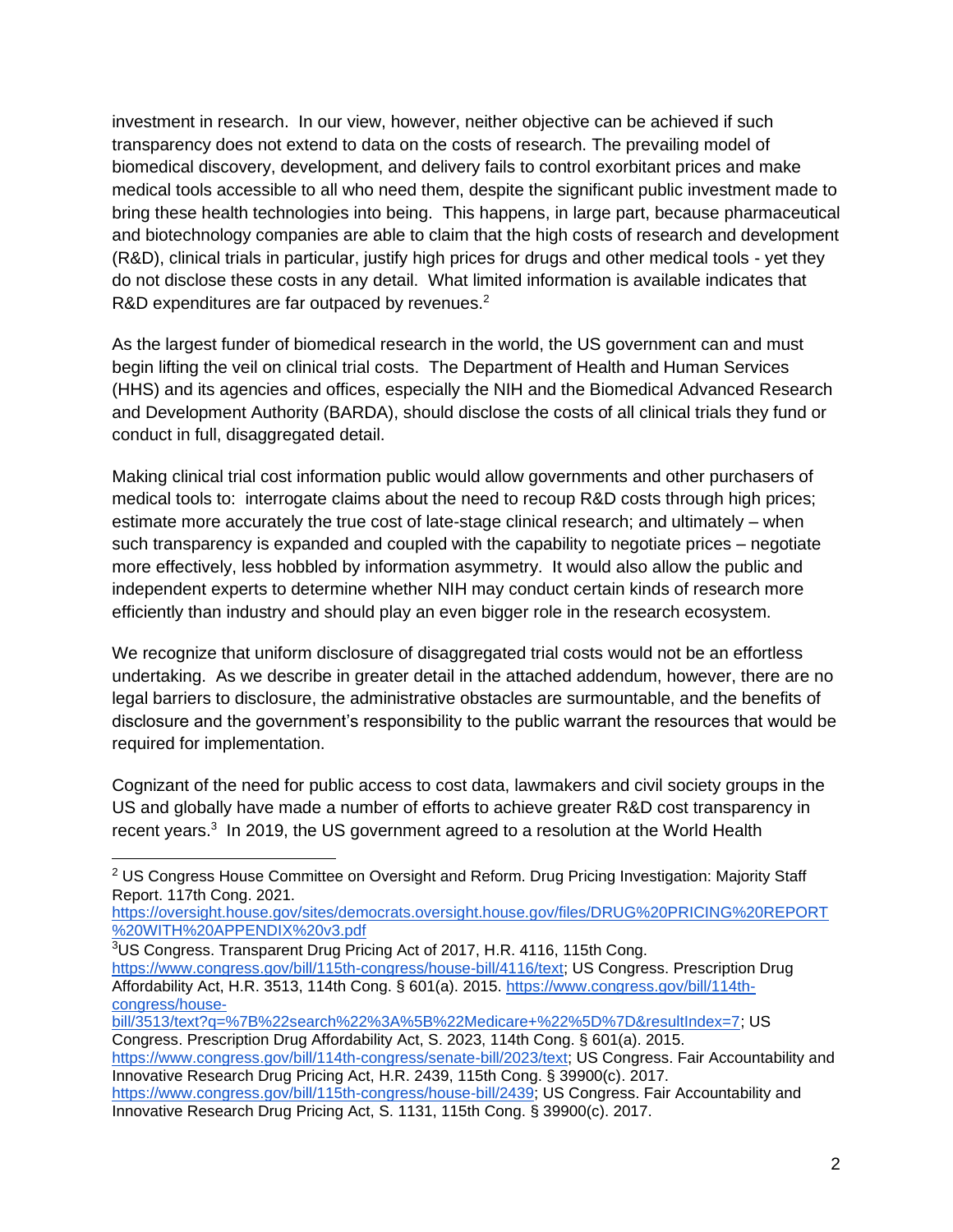Assembly, committing to take the necessary steps to make available the costs of clinical trials when publicly available or voluntarily provided, and the actions we are proposing would give effect to that commitment.<sup>4</sup>

We believe that right now is the moment for action. Amidst the global pandemic, the US government is investing tens of billions of dollars to develop tools to fight COVID-19 and future infectious threats, atop the multiples of this that it normally spends on biomedical R&D - \$40 billion annually from NIH alone. This massive infusion of public resources only intensifies a longstanding need for greater transparency and, ultimately, a more effective and equitable approach to biomedical R&D that answers the most pressing public health needs and also ensures equitable access to the fruits of scientific progress.

Coinciding with this unprecedented pandemic is a historic transition in leadership at the NIH – which dispenses most of this grant money – as Dr. Francis Collins concludes more than ten years of service as Director. In nominating the next NIH Director, the Biden administration must heed the lessons of COVID-19 and reflect upon the mission of this public medical research agency, particularly its goal to "exemplify and promote the highest level of scientific integrity, public accountability, and social responsibility in the conduct of science."<sup>5</sup> Shedding light on the significant contribution American taxpayers make to biomedical innovation and facilitating access to resulting tools by making publicly available the costs of clinical trials falls squarely within NIH's mission and should be a priority for whoever steps into this role.

Sincerely,

Doctors Without Borders/Médecins Sans Frontières (MSF) USA Doctors for America Drugs for Neglected Diseases initiative (DNDi), North America Knowledge Ecology International

[/media/files/corporate/publications/2017/10/california\\_sb\\_17\\_new\\_requirements\\_for\\_drug\\_manufacturers](https://www.cov.com/-/media/files/corporate/publications/2017/10/california_sb_17_new_requirements_for_drug_manufacturers.pdf) [.pdf;](https://www.cov.com/-/media/files/corporate/publications/2017/10/california_sb_17_new_requirements_for_drug_manufacturers.pdf) [US Congress. H.B. 4005, 79th Leg. Assembly, Reg. Sess. \(Or. 2018\).](https://gov.oregonlive.com/bill/2018/HB4005/) 

[https://gov.oregonlive.com/bill/2018/HB4005/;](https://gov.oregonlive.com/bill/2018/HB4005/) Vijay SL. Italy Publishes National Regulation Requiring Pharma Disclosure Of Public Support For R&D On New Drugs. *Health Policy Watch*. July 28, 2020. [https://healthpolicy-watch.news/76047-2/;](https://healthpolicy-watch.news/76047-2/) Mancini S. Transparency matters: Italy moves against the [secrecy surrounding the cost of medicines. MSF. 2020 Sep 23.](https://medium.com/@MSF_access/transparency-matters-italy-moves-against-the-secrecy-surrounding-the-cost-of-medicines-4468a6e0ced6) 

[https://medium.com/@MSF\\_access/transparency-matters-italy-moves-against-the-secrecy-surrounding](https://medium.com/@MSF_access/transparency-matters-italy-moves-against-the-secrecy-surrounding-the-cost-of-medicines-4468a6e0ced6)[the-cost-of-medicines-4468a6e0ced6;](https://medium.com/@MSF_access/transparency-matters-italy-moves-against-the-secrecy-surrounding-the-cost-of-medicines-4468a6e0ced6) [Londeix P. A historic, but also insufficient transparency](https://blogs.mediapart.fr/edition/transparence-dans-les-politiques-du-medicament/article/251120/historic-also-insufficient-transparency-amendement-ado)  [amendment adopted by French Parliament. Mediapart, 2020 November 25.](https://blogs.mediapart.fr/edition/transparence-dans-les-politiques-du-medicament/article/251120/historic-also-insufficient-transparency-amendement-ado)  [https://blogs.mediapart.fr/edition/transparence-dans-les-politiques-du-medicament/article/251120/historic-](https://blogs.mediapart.fr/edition/transparence-dans-les-politiques-du-medicament/article/251120/historic-also-insufficient-transparency-amendement-ado)

[also-insufficient-transparency-amendement-ado](https://blogs.mediapart.fr/edition/transparence-dans-les-politiques-du-medicament/article/251120/historic-also-insufficient-transparency-amendement-ado)

[https://apps.who.int/gb/ebwha/pdf\\_files/WHA72/A72\\_R8-en.pdf](https://apps.who.int/gb/ebwha/pdf_files/WHA72/A72_R8-en.pdf)

Christopher Morten, Associate Clinical Professor of Law, Columbia Law School

[https://www.congress.gov/bill/115th-congress/senate-bill/1131/text;](https://www.congress.gov/bill/115th-congress/senate-bill/1131/text) [US Congress. S-B 17, 2017-18 Reg.](https://www.cov.com/-/media/files/corporate/publications/2017/10/california_sb_17_new_requirements_for_drug_manufacturers.pdf)  [Sess. \(Ca. 2017\). https://www.cov.com/-](https://www.cov.com/-/media/files/corporate/publications/2017/10/california_sb_17_new_requirements_for_drug_manufacturers.pdf)

<sup>&</sup>lt;sup>4</sup> WHO. Improving the transparency of markets for medicines, vaccines, and other health products. WHA Resolution A72/A/CONF./2 Rev.1. 2019 May 28.

<sup>5</sup> NIH. Mission and goals.<https://www.nih.gov/about-nih/what-we-do/mission-goals>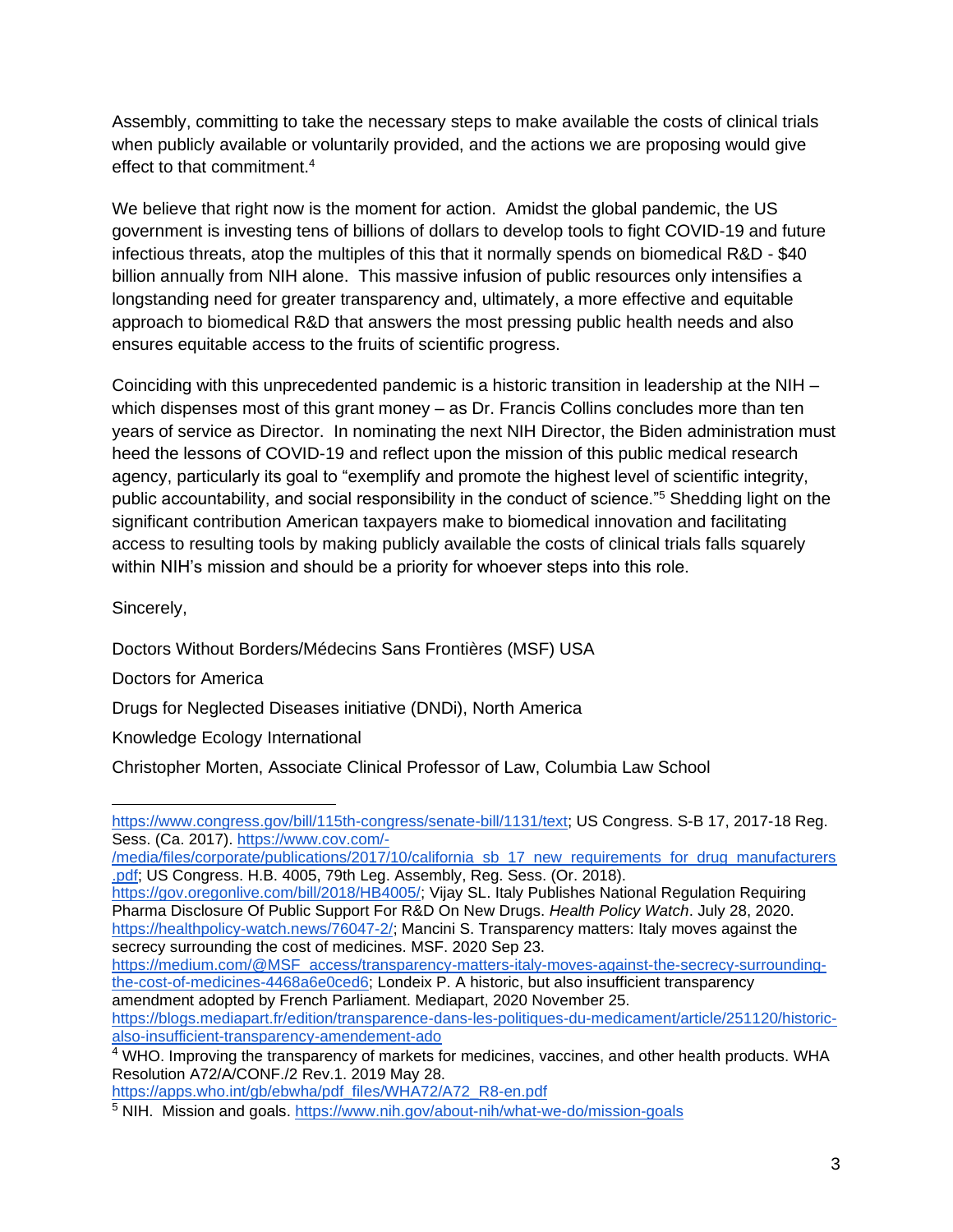## **Co-signatories:**

| Adrian Dominican Sisters, Portfolio Advisory<br><b>Board</b> | PrEP4All                                                                                                                                                                                                                       |
|--------------------------------------------------------------|--------------------------------------------------------------------------------------------------------------------------------------------------------------------------------------------------------------------------------|
|                                                              | <b>Prescription Justice</b>                                                                                                                                                                                                    |
| Center for Policy Analysis on Trade and<br>Health (CPATH)    | <b>Public Citizen</b>                                                                                                                                                                                                          |
| <b>Center for Popular Democracy</b>                          | <b>Right to Health Action</b>                                                                                                                                                                                                  |
| Chronic Illness Advocacy & Awareness<br>Group                | Salud y Farmacos                                                                                                                                                                                                               |
|                                                              | Sisters of Charity of Saint Elizabeth                                                                                                                                                                                          |
| <b>Consumer Action</b>                                       | Sisters of St. Francis of Philadelphia                                                                                                                                                                                         |
| Foundation for Integrative AIDS Research<br>(FIAR)           | <b>Social Security Works</b>                                                                                                                                                                                                   |
| <b>Health Care Voices</b>                                    | Socially Responsible Investment Coalition                                                                                                                                                                                      |
| <b>Health Global Access Project</b>                          | T1International                                                                                                                                                                                                                |
| Interfaith Center on Corporate<br>Responsibility (ICCR)      | <b>Trade Justice Education Fund</b>                                                                                                                                                                                            |
|                                                              | <b>Treatment Action Group</b>                                                                                                                                                                                                  |
| Justice is Global                                            | U.S. PIRG (Public Interest Research Group)                                                                                                                                                                                     |
| Lower Drug Prices Now                                        | Seventh Generation Interfaith Coalition for<br>Responsible Investment                                                                                                                                                          |
| <b>Maryknoll Sisters</b>                                     |                                                                                                                                                                                                                                |
| Mercy Investment Services, Inc.                              | Dr. Luca Li Bassi, MD, Dip Mgt, DPH;<br>Global Health Adviser; Geneva,<br>Switzerland; Former Director General of the<br>Italian Medicine Agency (AIFA) 2018-2019<br>Chair of the Negotiating Group for WHA<br>Resolution 72.8 |
| Network Lobby for Catholic Social Justice                    |                                                                                                                                                                                                                                |
| <b>Northwest Coalition for Responsible</b><br>Investment     |                                                                                                                                                                                                                                |

Oxfam America

Patients for Affordable Drugs Now

**(Please see addendum beginning on page 5.)**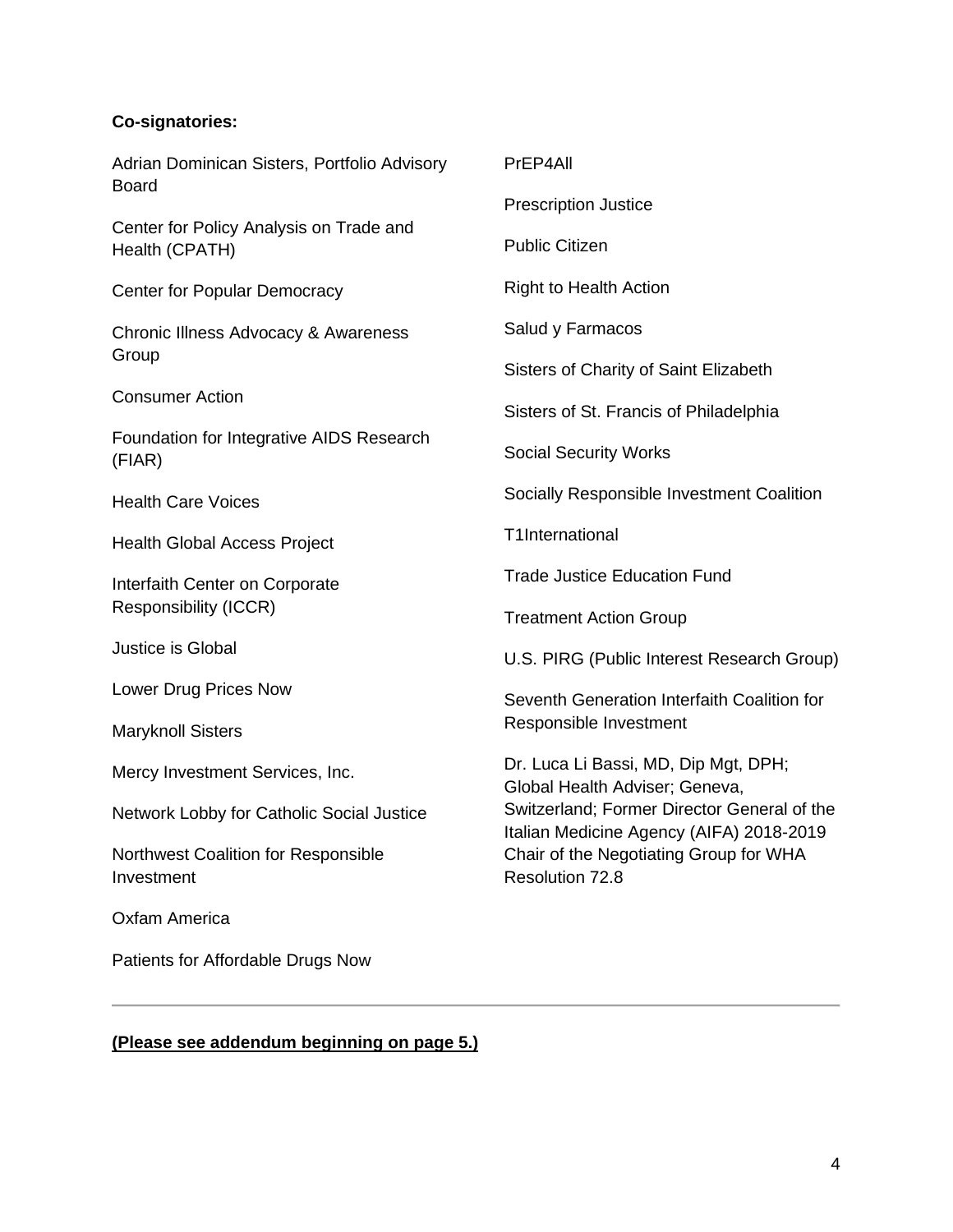#### **Addendum:**

#### *Background*

The COVID-19 pandemic has drawn the entire world's attention to both the importance and shortcomings of the system of biomedical research and development (R&D) that makes new medical tools – vaccines, therapeutics, and diagnostics – available for clinical use. On the one hand, rapid development of multiple highly effective COVID-19 vaccines has been a scientific triumph, but on the other, efforts to equitably distribute vaccines globally have been a colossal global health failure. While 63% of our population here in the US is fully vaccinated and 41% of those have received boosters, less than 12% of people in low-income countries have received even a single dose.<sup>6</sup>

Long before the pandemic, our groups saw an urgent need to bring the innovation system into closer alignment with public health needs. The prevailing model of biomedical discovery, development, and dissemination fails to control exorbitant prices and make medical tools accessible to all who need them, despite the significant public investment made to realize these health technologies People in low- and middle-income countries have long been disproportionately impacted by these dynamics, but people in high-income countries like the US also find themselves increasingly impacted by distorted valuations and skewed priorities in biomedical innovation.

Pharmaceutical corporations argue that high prices are necessary to subsidize innovation, but only a small proportion of new drugs are meaningfully innovative: between 1975 and 2012, only 10 to 15 percent of drugs entering the market were actual therapeutic advances - most simply tweaked existing tools with little clinically significant impact.<sup>7</sup> Moreover, what limited information is available indicates that R&D expenditures are far outpaced by revenues.<sup>8</sup> At the same time, 40% of Americans struggle to afford their prescriptions, many are rationing lifesaving drugs like insulin, and 90% of voters say they think it's extremely important for the federal government to do something about high drug prices.<sup>9</sup> And in the context of a pandemic, the threat of variants vividly illustrates how inseparable global access to medical tools is from domestic public health.

<sup>6</sup> CDC. COVID data tracker. [https://covid.cdc.gov/covid-data-tracker/#vaccinations\\_vacc-total-admin](https://covid.cdc.gov/covid-data-tracker/#vaccinations_vacc-total-admin-rate-total)[rate-total;](https://covid.cdc.gov/covid-data-tracker/#vaccinations_vacc-total-admin-rate-total)UNDP. Global dashboard for vaccine equity.<https://data.undp.org/vaccine-equity/accessibility/>  $<sup>7</sup>$  Light DW, Lexchin JR. Pharmaceutical research and development: what do we get for all that money?</sup> *BMJ* 2012;345:e4348. [https://doi.org/10.1136/bmj.e4348;](https://doi.org/10.1136/bmj.e4348) Kesselheim AS, Tan YT, Acorn J. The roles of academia, rare diseases, and repurposing in the development of the most transformative drugs. *Health Affairs* 2015;34(2): 286-93.<https://doi.org/10.1377/hlthaff.2014.1038>

<sup>&</sup>lt;sup>8</sup> US Congress House Committee on Oversight and Reform. Drug Pricing Investigation: Majority Staff Report. 117th Cong. 2021.

[https://oversight.house.gov/sites/democrats.oversight.house.gov/files/DRUG%20PRICING%20REPORT](https://oversight.house.gov/sites/democrats.oversight.house.gov/files/DRUG%20PRICING%20REPORT%20WITH%20APPENDIX%20v3.pdf) [%20WITH%20APPENDIX%20v3.pdf](https://oversight.house.gov/sites/democrats.oversight.house.gov/files/DRUG%20PRICING%20REPORT%20WITH%20APPENDIX%20v3.pdf)

<sup>&</sup>lt;sup>9</sup> Nguyen A. Survey: Americans struggle to afford medications as COVID-19 hits savings and insurance coverage. *Good Rx Health*. March 22, 2021. [https://www.goodrx.com/blog/survey-covid-19-effects-on](https://www.goodrx.com/blog/survey-covid-19-effects-on-medication-affordability/)[medication-affordability/;](https://www.goodrx.com/blog/survey-covid-19-effects-on-medication-affordability/) POLITICO/Harvard T.H. Chan School of Public Health, The American public's priorities for the new president and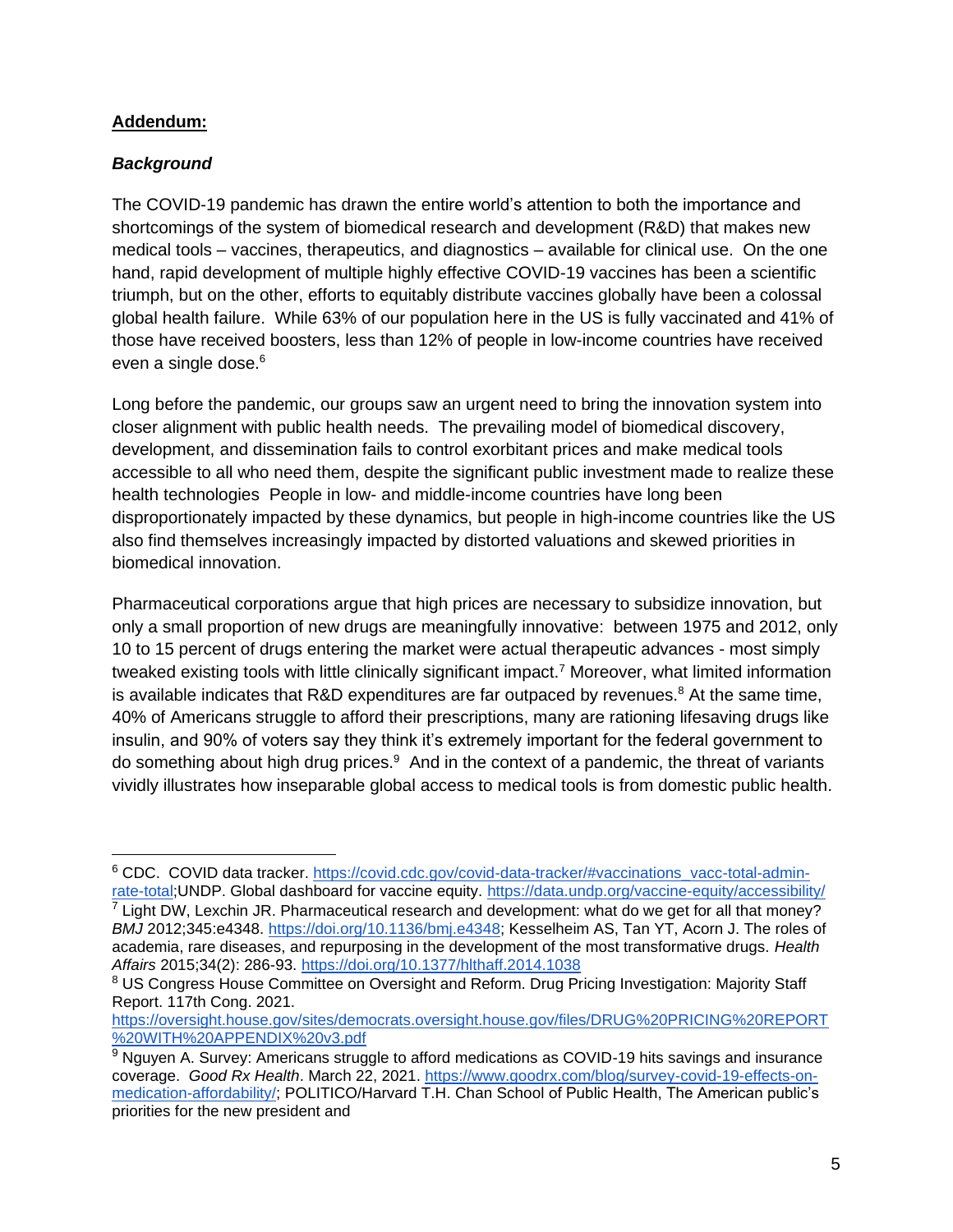As the single largest public funder of biomedical research in the world, the US government has the power – and the obligation – to significantly alter the way R&D is done and place the needs of the US public and the broader global community at the center of this system. We believe that right now is the moment for bold action. Amidst the global pandemic, the US government is investing tens of billions of dollars to develop tools to fight COVID-19 and future infectious threats, atop the multiples of this that it normally spends on biomedical R&D - \$40 billion annually from NIH alone.<sup>10</sup> This massive infusion of public resources only intensifies a longstanding need for greater transparency and, ultimately, a more effective and equitable approach to biomedical R&D that answers the most pressing public health needs and also ensures equitable access to the fruits of scientific progress.

Coinciding with this unprecedented pandemic is a historic transition in leadership at the NIH – which dispenses most of this grant money – as Dr. Francis Collins concludes more than ten years of service as Director. In nominating the next NIH Director, the Biden administration must heed the lessons of COVID-19 and reflect upon the mission of this public medical research agency, particularly its goal to "exemplify and promote the highest level of scientific integrity, public accountability, and social responsibility in the conduct of science."<sup>11</sup>

There is much that the US can do to ensure that medical tools resulting from taxpayer investment in R&D are affordable and accessible to all who need them, including requiring recipients of federal funding to charge reasonable prices for products they develop and refrain from using intellectual property claims to stymie geographically diversified manufacturing. As the US continues to invest heavily in R&D through existing mechanisms, new ones such as the \$3.2 billion Antiviral Program for Pandemics, and ambitious future programs such as the proposed Apollo-like pandemic preparedness program and Advanced Research Projects Agency for Health, such access provisions should be structured into governance and funding agreements from the start.<sup>12</sup>

Congress, December 15 – 20, 2020. January 2021. [https://cdn1.sph.harvard.edu/wp](https://cdn1.sph.harvard.edu/wp-content/uploads/sites/94/2021/01/Politico-HSPH-Jan-2021-PollReport.pdf)[content/uploads/sites/94/2021/01/Politico-HSPH-Jan-2021-PollReport.pdf](https://cdn1.sph.harvard.edu/wp-content/uploads/sites/94/2021/01/Politico-HSPH-Jan-2021-PollReport.pdf)

 $10$  Azar AM. US Department of Health & Human Services. Secretary Azar White House Remarks on Operation Warp Speed. 2020 May 15. [https://www.hhs.gov/about/leadership/secretary/speeches/2020](https://www.hhs.gov/about/leadership/secretary/speeches/2020-speeches/secretary-azar-white-house-remarks-on-operation-warp-speed.html) [speeches/secretary-azar-white-house-remarks-on-operation-warp-speed.html;](https://www.hhs.gov/about/leadership/secretary/speeches/2020-speeches/secretary-azar-white-house-remarks-on-operation-warp-speed.html) [US Congress. H.R. 6074.](https://www.congress.gov/116/bills/hr6074/BILLS-116hr6074enr.pdf)  [Coronavirus Preparedness and Response Supplemental Appropriations Act, 2020. 2020 Jan 3.](https://www.congress.gov/116/bills/hr6074/BILLS-116hr6074enr.pdf)  [https://www.congress.gov/116/bills/hr6074/BILLS-116hr6074enr.pdf;](https://www.congress.gov/116/bills/hr6074/BILLS-116hr6074enr.pdf) [US Congress. H.R. 748.](https://www.congress.gov/bill/116th-congress/house-bill/748)  [Coronavirus Aid, Relief, and Economic Security Act \(CARES\) Act. 2020 Mar 27.](https://www.congress.gov/bill/116th-congress/house-bill/748)  <https://www.congress.gov/bill/116th-congress/house-bill/748>

<sup>11</sup> NIH. Mission and goals.<https://www.nih.gov/about-nih/what-we-do/mission-goals>

<sup>&</sup>lt;sup>12</sup> NIH. Biden administration to invest \$3 billion from American Rescue Plan as part of COVID-19 antiviral development strategy. June 17, 2021. [https://www.niaid.nih.gov/news-events/biden-administration-invest-](https://www.niaid.nih.gov/news-events/biden-administration-invest-3-billion-american-rescue-plan-part-covid-19-antiviral)[3-billion-american-rescue-plan-part-covid-19-antiviral;](https://www.niaid.nih.gov/news-events/biden-administration-invest-3-billion-american-rescue-plan-part-covid-19-antiviral) White House. Press briefing. September 3, 2021. [https://www.whitehouse.gov/briefing-room/press-briefings/2021/09/03/on-the-record-press-call-by-office](https://www.whitehouse.gov/briefing-room/press-briefings/2021/09/03/on-the-record-press-call-by-office-of-science-and-technology-policy-director-dr-eric-lander-and-nsc-director-for-global-health-security-and-biodefense-dr-beth-cameron-on-american-pandemic-preparedne/)[of-science-and-technology-policy-director-dr-eric-lander-and-nsc-director-for-global-health-security-and](https://www.whitehouse.gov/briefing-room/press-briefings/2021/09/03/on-the-record-press-call-by-office-of-science-and-technology-policy-director-dr-eric-lander-and-nsc-director-for-global-health-security-and-biodefense-dr-beth-cameron-on-american-pandemic-preparedne/)[biodefense-dr-beth-cameron-on-american-pandemic-preparedne/;](https://www.whitehouse.gov/briefing-room/press-briefings/2021/09/03/on-the-record-press-call-by-office-of-science-and-technology-policy-director-dr-eric-lander-and-nsc-director-for-global-health-security-and-biodefense-dr-beth-cameron-on-american-pandemic-preparedne/) NIH. Lander, Collins set forth a vision for ARPA-H. June 22, 2021. [https://www.nih.gov/news-events/news-releases/lander-collins-set-forth](https://www.nih.gov/news-events/news-releases/lander-collins-set-forth-vision-arpa-h)[vision-arpa-h](https://www.nih.gov/news-events/news-releases/lander-collins-set-forth-vision-arpa-h)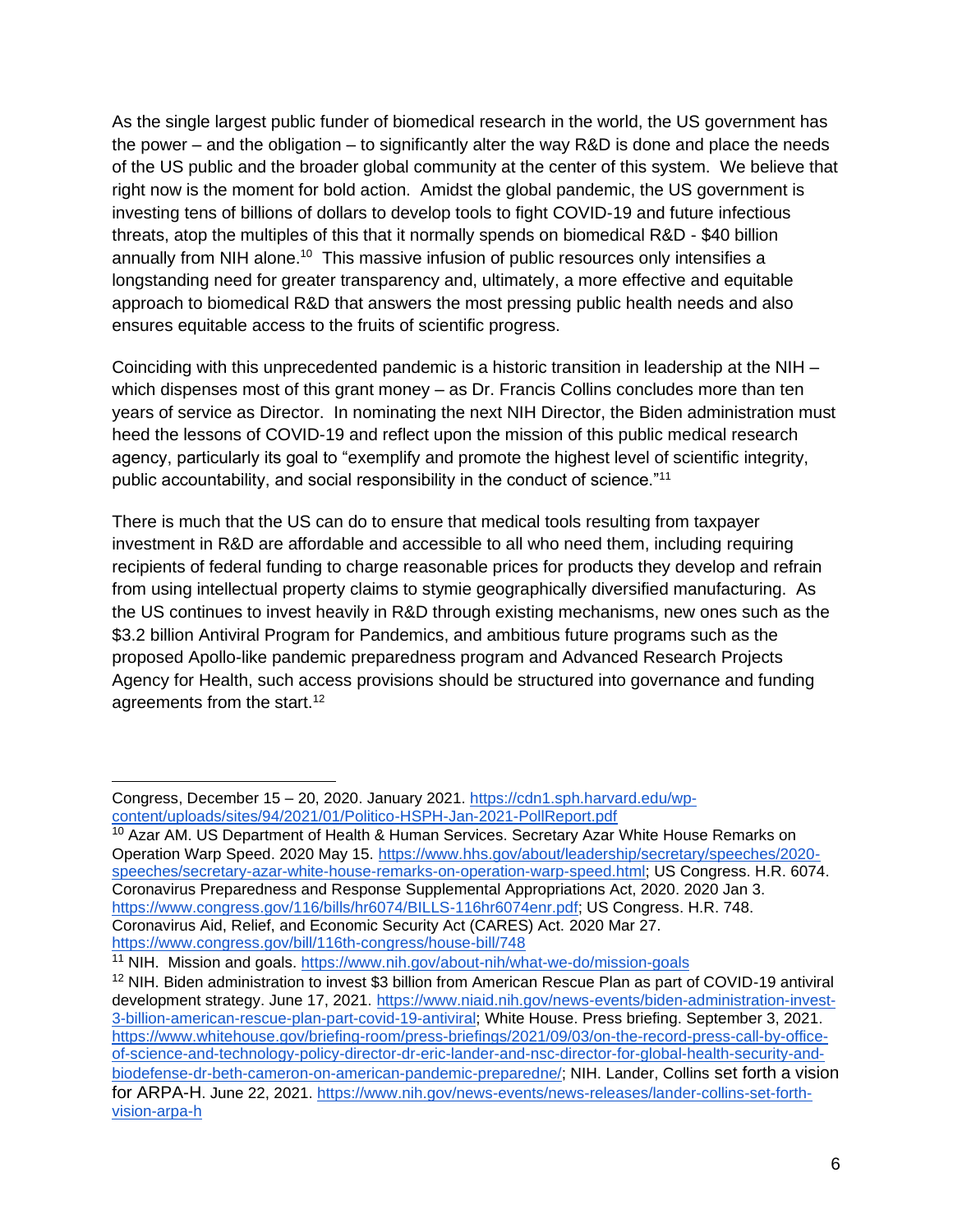**Perhaps the simplest and most uncontentious step that the US can take, however, is to provide and insist upon transparency into the costs of the R&D it funds – in particular, the costs of clinical trials, frequently claimed to be the most expensive part of bringing a new product to market and the most compelling rationale for exclusive rights and high prices**.

To ensure that the biomedical innovation system is efficient, accountable, and prioritizes public health, transparency is needed throughout the entire process, from discovery through delivery. This transparency should encompass not only R&D costs – including clinical trial costs – but should also include:

- manufacturing costs
- terms and conditions of R&D funding agreements and all sources of funding
- prices of resulting medical tools
- complete preclinical and clinical trial data, and
- status of patents and other intellectual property and licensing agreements
- supply and procurement agreements.

Congress made an important stride in one of these areas over a decade ago by directing NIH to expand the ClinicalTrials.gov website and compel disclosure of clinical trial results there, creating the world's largest publicly accessible database of clinical trial data.<sup>13</sup> **As a crucial next step toward the more comprehensive transparency that is needed, we urge the HHS and all its agencies and offices – especially the NIH and the Biomedical Advanced Research and Development Authority (BARDA) – to disclose the costs of all clinical trials**  they fund in full, disaggregated detail.<sup>14</sup> HHS should also require parties that license NIHowned patents to provide transparency of the costs of trials used to bring inventions to practical application.

# *Benefits of Clinical Trial Cost Transparency*

Pharmaceutical and biotechnology companies often claim that the high costs of R&D – clinical trials, in particular – justify high prices for drugs and other medical tools, yet they do not publicly disclose these costs in any detail. Public sector funding, meanwhile, not only underpins the basic science foundation upon which most R&D is built, but also plays a major and often underappreciated role in late-stage development of new medical tools - through direct funding of late-stage research or through spin-off companies created from public sector research

<sup>14</sup> MSF Access Campaign. Transparency matters: disclosing the costs of publicly funded research and development for COVID-19 medical tools and beyond. January 26, 2021. [https://msfaccess.org/transparency-matters-disclosing-costs-publicly-funded-research-development-](https://msfaccess.org/transparency-matters-disclosing-costs-publicly-funded-research-development-covid-19-medical-tools)

[covid-19-medical-tools;](https://msfaccess.org/transparency-matters-disclosing-costs-publicly-funded-research-development-covid-19-medical-tools) [Barel A, Boman L. Clinical trial cost transparency at the National Institutes of](https://www.law.nyu.edu/centers/engelberg/pubs/2020-08-17-Clinical-Trial-Cost-Transparency-at-the-NIH)  [Health: Law and policy recommendations. New York University. 2020 Aug.](https://www.law.nyu.edu/centers/engelberg/pubs/2020-08-17-Clinical-Trial-Cost-Transparency-at-the-NIH)  <https://www.law.nyu.edu/centers/engelberg/pubs/2020-08-17-Clinical-Trial-Cost-Transparency-at-the-NIH>

<sup>&</sup>lt;sup>13</sup> US National Library of Medicine. ClinicalTrials.gov. [https://www.clinicaltrials.gov/;](https://www.clinicaltrials.gov/) [Tasneem A, Aberle](https://doi.org/10.1371/journal.pone.0033677) L, [Ananth H, Chakraborty S, Chiswell K, McCourt BJ, Pietrobon R. The Database for Aggregate Analysis of](https://doi.org/10.1371/journal.pone.0033677)  [ClinicalTrials.gov \(AACT\) and subsequent regrouping by clinical specialty.](https://doi.org/10.1371/journal.pone.0033677) *[PLOS One](https://doi.org/10.1371/journal.pone.0033677)* [2012; 7\(3\):](https://doi.org/10.1371/journal.pone.0033677)  [e33677.](https://doi.org/10.1371/journal.pone.0033677) <https://doi.org/10.1371/journal.pone.0033677>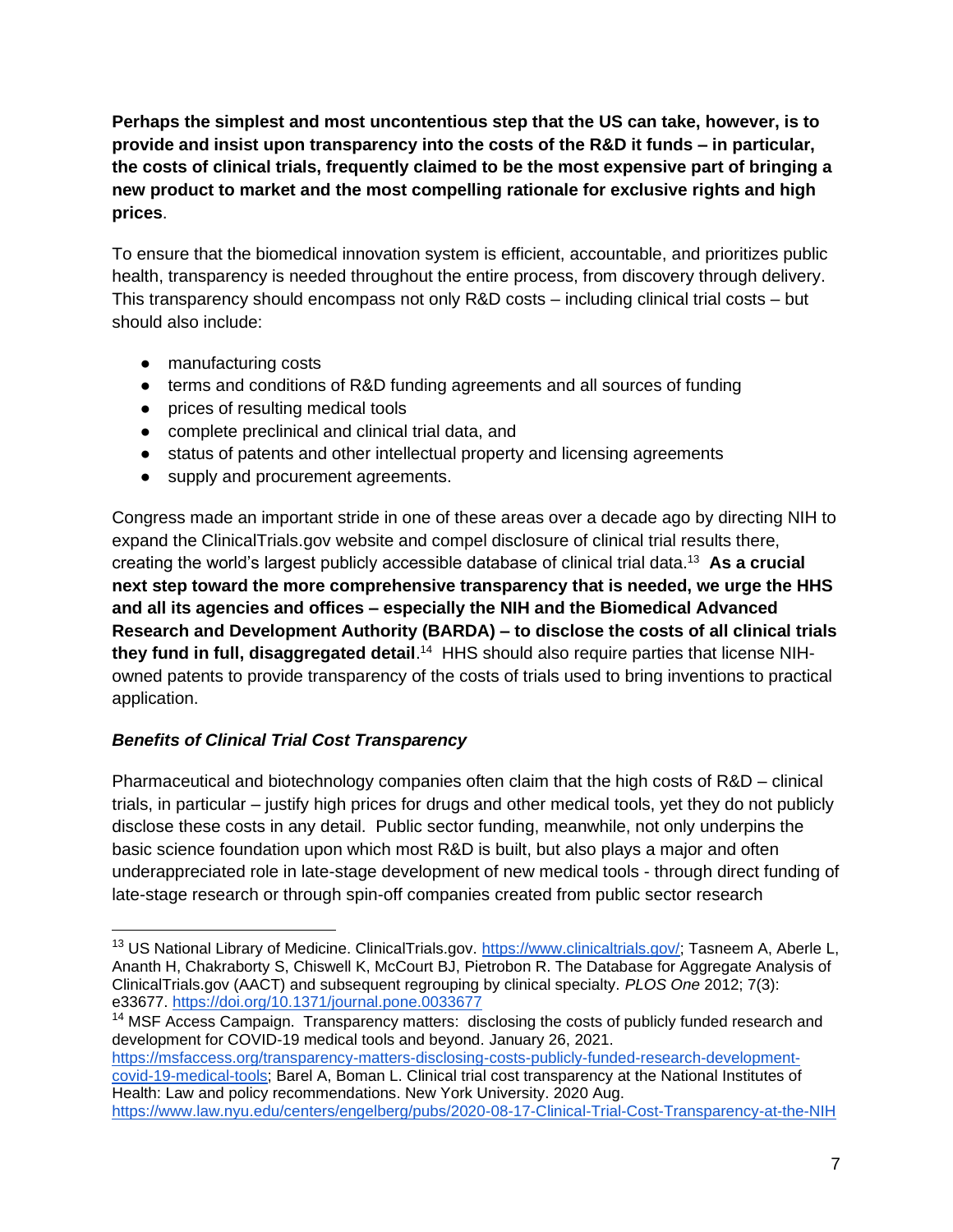institutions.<sup>15</sup> Making clinical trial cost information in HHS's possession public would allow governments and other purchasers of medical tools to: interrogate claims about the need to recoup R&D costs through high prices; estimate more accurately the true cost of late-stage clinical research; and ultimately – when such transparency is expanded and coupled with the capability to negotiate prices – negotiate more effectively, less hobbled by information asymmetry. It would also allow the public and independent experts to determine whether NIH may conduct certain kinds of research more efficiently than industry and should play an even bigger role in the research ecosystem.

The US is home to most of the largest pharmaceutical and biotechnology companies and spends more on publicly funded biomedical research than any other nation (and far more than any nation on purchases of drugs and other medical products per capita).<sup>16</sup> US leadership on clinical trial cost transparency would not only unlock key data, but would set a new standard against which all funders across the global biomedical innovation ecosystem will be measured, much as its leadership on trial results transparency did. There are no legal obstacles to the government's disclosing the cost of clinical trials it funds just as it does trial results, and the ClinicalTrials.gov database - or a separate, cross-linked data repository - would be a natural place for prospective disclosure of trial costs to be made public.<sup>17</sup>

Currently, clinical trial costs are a black box – particularly for academics, public payers, and public interest groups that cannot access expensive proprietary cost databases heavily utilized by industry – and policy debate is hampered as a result.<sup>18</sup> Transparency of such costs by HHS would capture trials led by a broad cross-section of sponsors including federal, university, and

<sup>16</sup> Burke H. Who are the top 10 pharmaceutical companies in the world? (2021). Proclinical. June 7, 2021. [https://www.proclinical.com/blogs/2020-8/the-top-10-pharmaceutical-companies-in-the-world-2020;](https://www.proclinical.com/blogs/2020-8/the-top-10-pharmaceutical-companies-in-the-world-2020) Lazonick W, Tulum O. US Biopharmaceutical finance and the sustainability of the biotech business model. *Research Policy* 2011 40(11): 1170-1187. [http://dx.doi.org/10.2139/ssrn.2257932;](http://dx.doi.org/10.2139/ssrn.2257932) [OECD.](https://data.oecd.org/healthres/pharmaceutical-spending.htm)  [Pharmaceutical spending \(indicator\). 2021.](https://data.oecd.org/healthres/pharmaceutical-spending.htm) <https://doi.org/10.1787/998febf6-en> <https://data.oecd.org/healthres/pharmaceutical-spending.htm>

<sup>&</sup>lt;sup>15</sup> Ledlev F, Cleary E, Jackson M. US Tax Dollars Funded Every New Pharmaceutical in the Last Decade. Institute for New Economic Thinking. September 2, 2020.

[https://www.ineteconomics.org/perspectives/blog/us-tax-dollars-funded-every-new-pharmaceutical-in-the](https://www.ineteconomics.org/perspectives/blog/us-tax-dollars-funded-every-new-pharmaceutical-in-the-last-decade)[last-decade;](https://www.ineteconomics.org/perspectives/blog/us-tax-dollars-funded-every-new-pharmaceutical-in-the-last-decade) Nayak RK, Avorn J, Kesselheim AS. Public sector financial support for late stage discovery of new drugs in the United States: cohort study. *BMJ* 2019; 367 doi: [https://doi.org/10.1136/bmj.l5766;](https://doi.org/10.1136/bmj.l5766) Nayak RK, Lee CC, Acorn J. Public-sector contributions to novel biologic drugs. *JAMA Intern Med*. 2021;181(11):1522-1525. [https://](https://doi.org/10.1001/jamainternmed.2021.3720)[doi.org/10.1001/jamainternmed.2021.3720](https://doi.org/10.1001/jamainternmed.2021.3720); Kassir Z, Sarpatwari A, Kocak B, et al. Sponsorship and Funding for Gene Therapy Trials in the United States. *JAMA.*  2020;323(9):890-891. <https://doi.org/10.1001/jama.2019.22214>

<sup>&</sup>lt;sup>17</sup> Barel A, Boman L. Clinical trial cost transparency at the National Institutes of Health: Law and policy [recommendations. New York University. 2020 Aug.](https://www.law.nyu.edu/centers/engelberg/pubs/2020-08-17-Clinical-Trial-Cost-Transparency-at-the-NIH) 

<https://www.law.nyu.edu/centers/engelberg/pubs/2020-08-17-Clinical-Trial-Cost-Transparency-at-the-NIH> <sup>18</sup> Moore TJ, Heyward J, Anderson G, Alexander GC. Variation in the estimated costs of pivotal clinical

benefit trials supporting the US approval of new therapeutic agents, 2015-2017: a cross-sectional study. *BMJ Open*. 2020 Jun 11;10(6):e038863. [https://doi.org/10.1136/bmjopen-2020-038863;](https://doi.org/10.1136/bmjopen-2020-038863) Sertkaya A, Wong HH, Jessup A, Beleche T. Key cost drivers of pharmaceutical clinical trials in the United States. *Clin Trials*. 2016 Apr;13(2):117-26. [https://doi.org/10.1177/1740774515625964;](https://doi.org/10.1177/1740774515625964) Baker-Smith CM, Benjamin DK Jr, Grabowski HG, Reid ED, Mangum B, Goldsmith JV, Murphy MD, Edwards R, Eisenstein EL, Sun J, Califf RM, Li JS. The economic returns of pediatric clinical trials of antihypertensive drugs. *Am Heart J*. 2008 Oct;156(4):682-8.<https://doi.org/10.1016/j.ahj.2008.05.001>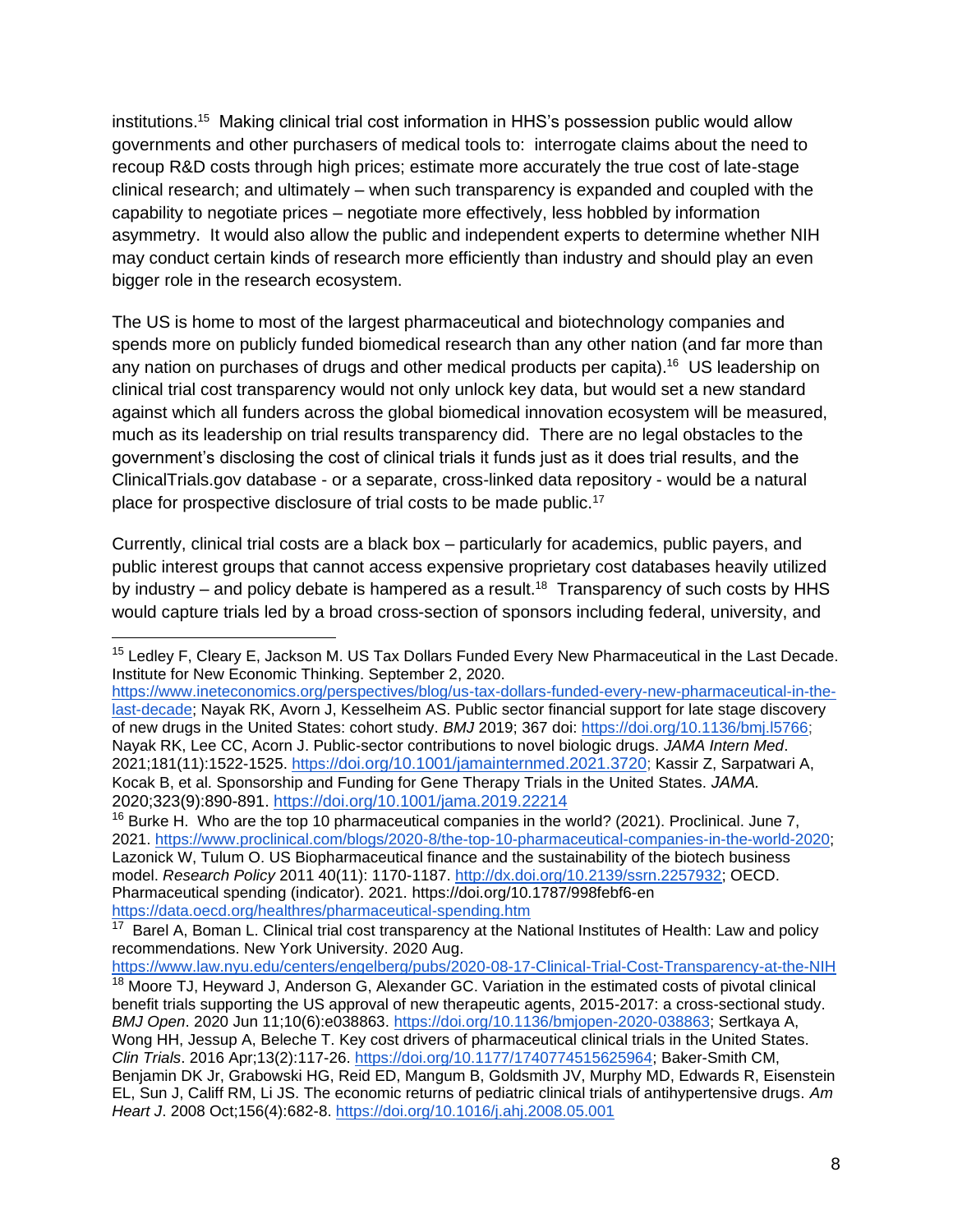private sector agencies and organizations. Moreover, a standardized, detailed set of data points for disclosure would allow for an apples-to-apples comparison of costs for trials of similar products or conditions. In some cases, this cost transparency might well bolster arguments for increasing the share of funding that goes to federal researchers to carry out late-stage research, particularly in areas that are overlooked by private research sponsors but nonetheless of great public health significance.

#### *Overcoming Administrative and Financial Barriers to Clinical Trial Cost Transparency*

We understand that record-keeping related to trial costs is not standardized throughout HHS or NIH's many centers and institutes, and that uniform disclosure of disaggregated trial costs is not a simple undertaking. The benefits of disclosure described above and the government's responsibility to the public, however, warrant the administrative and technological resources that would be required for implementation. Moreover, standardization across HHS will generate efficiencies in reporting from trial sponsors and facilitate the research process: university researchers have in fact expressed a desire for more uniform templates and guidance in the budget submission process for federal grants.<sup>19</sup>

Clinical trial cost disclosure is not an unattainable goal. Already, some federal agencies – such as the Veterans Administration – furnish readily upon request quite comprehensive accountings of the per-patient costs of individual trials, as do some state-level institutions. Furthermore, as we understand it, while record-keeping regarding trial costs is not standardized across divisions within HHS, it is nonetheless already happening and there are some discrete and meaningful stores of data in the possession of HHS which are already uniform and therefore readily disclosable in short order. We have heard in discussion with NIH officials, for example, that large-scale clinical trials consortia that receive funding through NIH's extramural program have uniform cost reporting and data retention practices. If such consortia – such as those programs specifically supporting clinical trials for COVID-19 vaccines, treatments, and diagnostics – would release their cost data, it would be of great value.

Some of our groups have requested such data from BARDA and received only redacted tables, indicating the data is retained but inaccessible to the public. Given the enormous sums of money that the US and other governments have invested in R&D for and purchasing COVID-19 medical tools, as well as their public health importance and persistent scarcity, lawmakers in the US and Europe have specifically condemned the lack of transparency around the research and development of COVID-19 tools and begun to propose legislative and parliamentary remedies.<sup>20</sup>

<sup>&</sup>lt;sup>19</sup> Nevens H, Harrison J, Vrijens F, et al. Budgeting of non-commercial clinical trials: development of a budget tool by a public funding agency. *Trials* 2019; 20(714). [https://doi.org/10.1186/s13063-019-3900-8;](https://doi.org/10.1186/s13063-019-3900-8) McLennan S, Griessbach A, Briel M, Making Randomized Trials Affordable (MARTA) Group. Practices and attitudes of Swiss stakeholders regarding investigator-initiated clinical trial funding acquisition and cost management. *JAMA Netw Open*. 2021;4(6):e2111847. <https://doi.org/10.1001/jamanetworkopen.2021.11847>

<sup>&</sup>lt;sup>20</sup> US Congress.Taxpayer Research and Coronavirus Knowledge Act of 2021, H.R. 1391, 117th Cong. 2021. [https://www.congress.gov/bill/117th-congress/house-bill/1391?s=1&r=162;](https://www.congress.gov/bill/117th-congress/house-bill/1391?s=1&r=162) [European Parliament.](https://www.europarl.europa.eu/doceo/document/B-9-2021-0519_EN.html)  [European Parliament resolution on EU transparency in the development, purchase and distribution of](https://www.europarl.europa.eu/doceo/document/B-9-2021-0519_EN.html)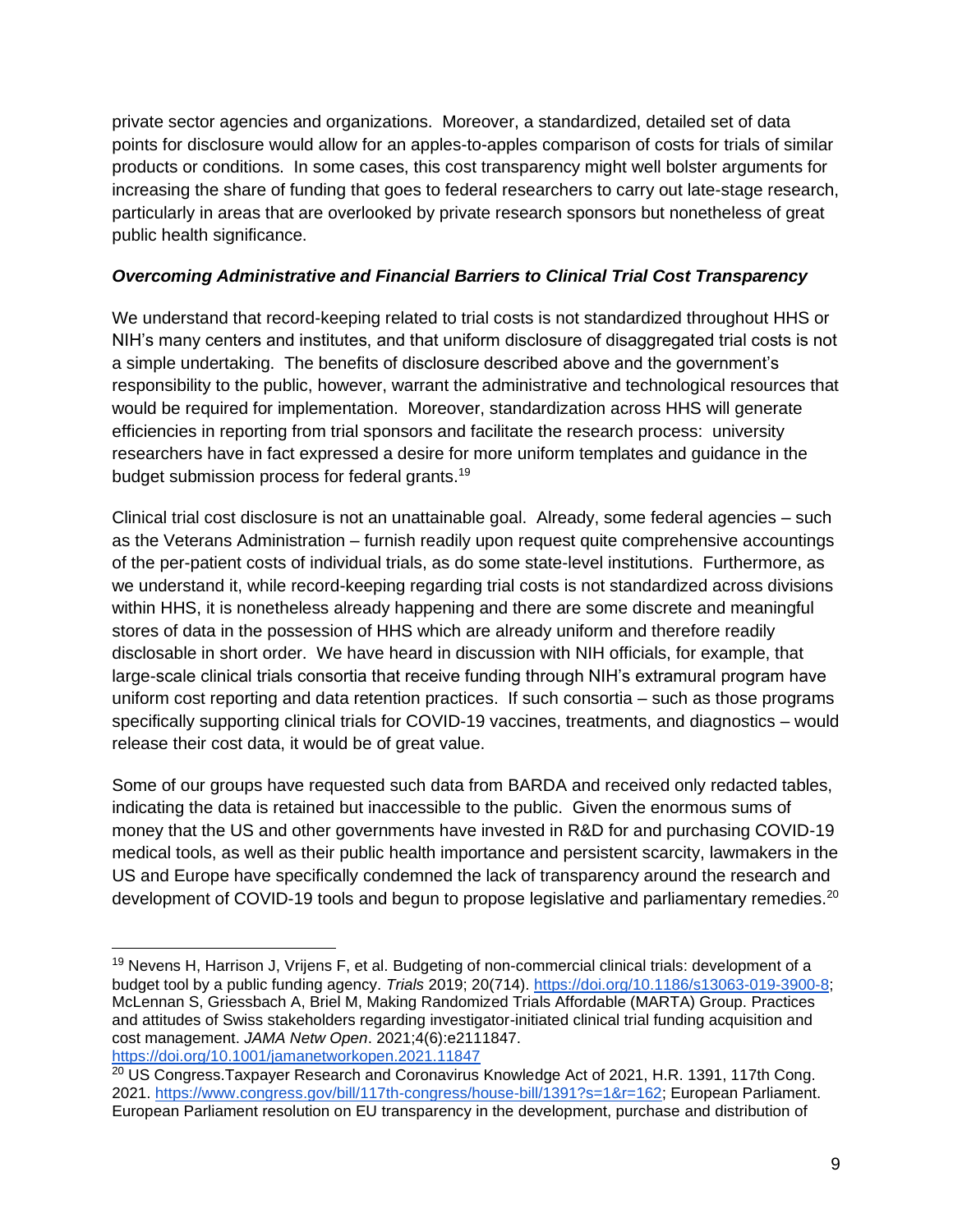It is already in the Biden administration's power, however, to release this data – and all cost data for the trials the federal government funds – without a legislative mandate.

Another example of valuable data that the US could readily disclose is the cost of clinical trials federal researchers run themselves. While we recognize that federal investigators conduct only a relatively small number of late-stage clinical trials, the data HHS retains on these trials is of great value to analysts concerned with access to medical tools (including, for example, the costs of contracted-out manufacturing of drug substance, which we understand are figures NIH retains). University researchers drawing on limited sources now go to great lengths to estimate such figures and disclosure by the US government would strengthen the efforts of such independent analysts and cast a much-needed raking light on industry's own inflated estimates of expenditure.<sup>21</sup>

HHS can and should disclose the costs of significant trials that federal researchers have run, in particular the massive Phase III clinical trial that helped bring the Moderna COVID-19 vaccine into clinical use, as well as federally-supported trials for versions of the vaccine adapted to address COVID-19 variants.<sup>22</sup> This vaccine's development was almost 100% funded by taxpayer dollars and the US government is even a part-owner of the technology its production relies upon, yet the government has not disclosed how those dollars were spent – including on that crucial Phase III trial. Given profound inequities we are seeing in the global distribution of this lifesaving product, as well as the company's effort to deny federal researchers credit for their pivotal roles in inventing the vaccine, this opacity is rankling.<sup>23</sup> These clinical trial costs are also of great relevance in the domestic context: the US government has not only spent additional billions to purchase these vaccines that taxpayer dollars developed, but COVID-19 vaccines may be needed for years to come and if flu shot pricing is any indication, "postpandemic" pricing may place still more significant economic burdens on patients and our health system.<sup>24</sup>

COVID-19 vaccines illustrate the need for clinical cost transparency, but this transparency is equally necessary across all HHS-funded trials, for all disease areas and all medical tools – vaccines, treatments, and diagnostics. The cost data that HHS has and receives is relevant across the board to policy debates around medical tool affordability and R&D incentive

[https://scholar.harvard.edu/files/melissabarber/files/estimated\\_cost-](https://scholar.harvard.edu/files/melissabarber/files/estimated_cost-based_generic_prices_for_molnupiravir_for_the_treatment_of_covid-19_infection.pdf)

based generic prices for molnupiravir for the treatment of covid-19 infection.pdf <sup>22</sup> NIH. Promising Interim Results from Clinical Trial of NIH-Moderna COVID-19 Vaccine. November 16,

[COVID-19 vaccines \(2021/2678\(RSP\)\). Motion for a Resolution. \[Online\] 2021 Oct 13.](https://www.europarl.europa.eu/doceo/document/B-9-2021-0519_EN.html)  [https://www.europarl.europa.eu/doceo/document/B-9-2021-0519\\_EN.html](https://www.europarl.europa.eu/doceo/document/B-9-2021-0519_EN.html)

<sup>&</sup>lt;sup>21</sup> Barber M, Gotham D. Estimated cost-based generic prices for molnupiravir for the treatment of COVID-19 infection. October 2021.

<sup>2020.</sup> [https://www.nih.gov/news-events/news-releases/promising-interim-results-clinical-trial-nih](https://www.nih.gov/news-events/news-releases/promising-interim-results-clinical-trial-nih-moderna-covid-19-vaccine)[moderna-covid-19-vaccine](https://www.nih.gov/news-events/news-releases/promising-interim-results-clinical-trial-nih-moderna-covid-19-vaccine)

 $23$  Tin A. Moderna offers NIH co-ownership of COVID vaccine patent amid dispute with government. CBS News. November 15, 2021. [https://www.cbsnews.com/news/moderna-covid-vaccine-patent-dispute](https://www.cbsnews.com/news/moderna-covid-vaccine-patent-dispute-national-institutes-health/#app)[national-institutes-health/#app](https://www.cbsnews.com/news/moderna-covid-vaccine-patent-dispute-national-institutes-health/#app)

<sup>24</sup> Ramachandran R, Dhodapkar M, Ross J S, Schwartz J L. Future of covid-19 vaccine pricing: lessons from influenza *BMJ* 2021; 373 :n1467<https://doi.org/10.1136/bmj.n1467>